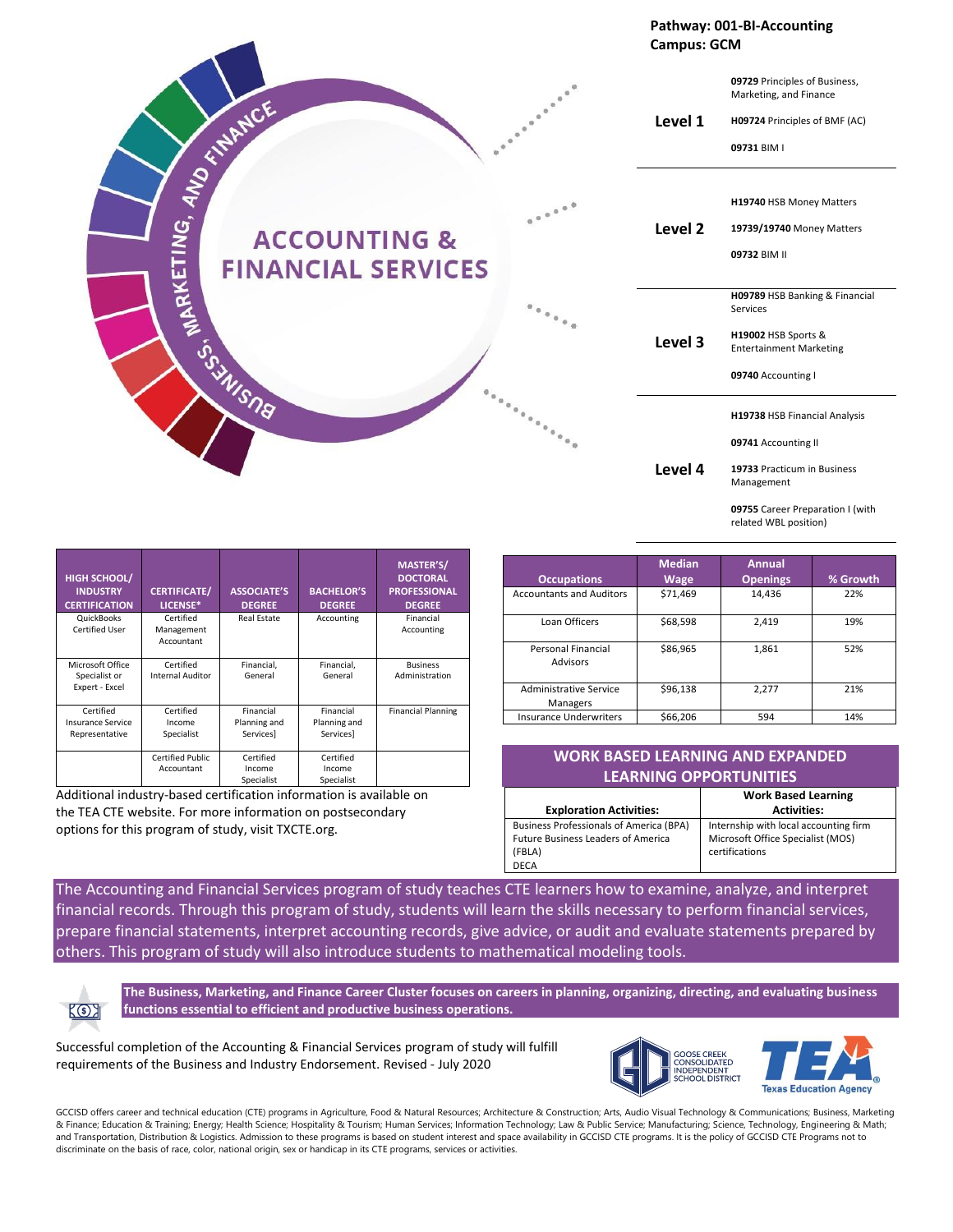## **COURSE INFORMATION**

| 09729<br>H09724   | PRINCIPLES OF BUSINESS, MARKETING, AND FINANCE |                            | GPA Level: Regular<br><b>GPA Level: Honors</b> |
|-------------------|------------------------------------------------|----------------------------|------------------------------------------------|
| Grade Level: 9-12 | Service ID: 13011200 (1 cr.)                   | <b>Prerequisites: None</b> |                                                |

This course provides students with broad-based business knowledge and skills that every individual should know in all aspects of the business world. These aspects give the student entry-level skills needed for success in any career path you choose. Students will learn how to start and maintain a business including: developing a business plan, logo, business card creation, product marketing and advertising.

| 09731             | <b>BUSINESS INFORMATION MANAGEMENT I</b> |                     | GPA Level: Regular |
|-------------------|------------------------------------------|---------------------|--------------------|
| Grade Level: 9-12 | Service ID: 13011400 (1 cr.)             | Prereguisites: None |                    |

This course develops technology skills with applications to personal, college, and business situations focusing on the Microsoft Office Suite – Word, Excel, PowerPoint, and Access. In addition, students gain knowledge of telecommunications, desktop publishing, presentation management, and emerging technologies. Skills are developed in order to prepare students for the MOS (Microsoft Office Specialist) certification exams

| 19739 / 19740<br>H19740 | <b>MONEY MATTERS</b>         |                     | <b>GPA Level: Regular</b><br><b>GPA Level: Honors</b> |
|-------------------------|------------------------------|---------------------|-------------------------------------------------------|
| Grade Level: 9-12       | Service ID: 13016200 (1 cr.) | Prerequisites: None |                                                       |

Students will investigate how financial matters affect the past, present and future conditions of their lives and the world around them. They will learn how to set and achieve financial goals through savings, tax preparation, stocks and bonds, risk management, retirement planning, and estate planning.

| 09732              | <b>BUSINESS INFORMATION MANAGEMENT II</b> |                                                  | GPA Level: Regular |
|--------------------|-------------------------------------------|--------------------------------------------------|--------------------|
| Grade Level: 10-12 | Service ID: 13011500 (1 cr.)              | Prerequisites: Business Information Management I |                    |

This rigorous, fast-paced course builds on technology skills developed in Business Information Management with applications to personal, college, and business situations focusing on the Microsoft Office Suite – Word, Excel, PowerPoint, and Access with the intent of earning industry certifications. In addition, students gain knowledge of desktop publishing, presentation management, and emerging technologies. Skills are developed in order to prepare students for the MOS (Microsoft Office Specialist) certification exam.

| H09789             | <b>HSB-BANKING AND FINANCIAL SERVICES</b>                                                      |  | GPA Level: Honors |
|--------------------|------------------------------------------------------------------------------------------------|--|-------------------|
| Grade Level: 10-12 | Prerequisites: Principles of Business, Marketing and Finance<br>Service ID: 13016300 (0.5 cr.) |  |                   |
|                    |                                                                                                |  |                   |

Banking and Financial Services introduces students to the specializations offered in the career field. Students will obtain fundamental knowledge and skills in accounting, banking services, corporate finance, insurance, and securities and investments. They will acquire knowledge of financial analysis and application, business law and ethics, economics, and international business, and business relationships. Knowledge management and information technology will be emphasized. Employability skills, leadership, and communications will be incorporated in classroom activities.

GCCISD offers career and technical education (CTE) programs in Agriculture, Food & Natural Resources; Architecture & Construction; Arts, Audio Visual Technology & Communications; Business, Marketing & Finance; Education & Training; Energy; Health Science; Hospitality & Tourism; Human Services; Information Technology; Law & Public Service; Manufacturing; Science, Technology, Engineering & Math; and Transportation, Distribution & Logistics. Admission to these programs is based on student interest and space availability in GCCISD CTE programs. It is the policy of GCCISD CTE Programs not to discriminate on the basis of race, color, national origin, sex or handicap in its CTE programs, services or activities.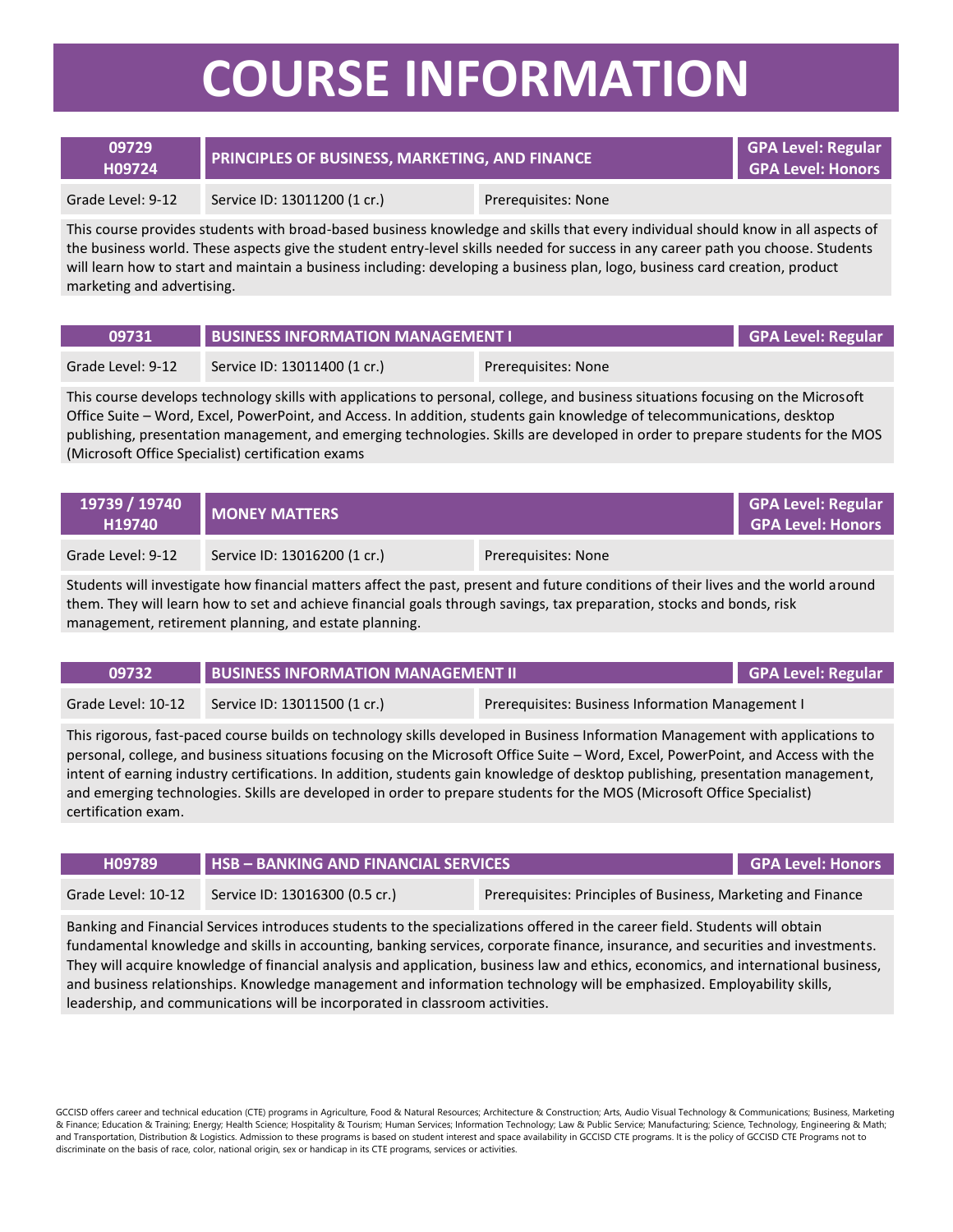| H19002             | $HSB - SPORTS AND ENTERTAINMENT MARKETING$ |                                                              | GPA Level: Honors |
|--------------------|--------------------------------------------|--------------------------------------------------------------|-------------------|
| Grade Level: 10-12 | Service ID: 13034600 (0.5 cr.)             | Prerequisites: Principles of Business, Marketing and Finance |                   |

Sports and Entertainment Marketing is targeted at high-school students interested in either sports and/or event marketing. The course, which contains both core marketing and industry-specific content, addresses marketing research, target marketing, pricing, branding, advertising, digital marketing, publicity, sales promotion, and selling – all in the context of sports and event products. Incorporates hands-on activities, projects, and situations designed to appeal to a variety of learning styles.

| 09740              | <b>ACCOUNTING I</b>          | GPA Level: Regular                                           |
|--------------------|------------------------------|--------------------------------------------------------------|
| Grade Level: 10-12 | Service ID: 13016600 (1 cr.) | Prerequisites: Principles of Business, Marketing and Finance |

This course introduces the basic principles of accounting theory and practice. Primary areas of study include special journals, the accounting cycle, preparing payroll records, recording sales and cash receipts, debit and credit theory, and preparation of financial statements. This course will give students a basic understanding of applications of accounting and will prepare them for advanced accounting courses in high school and college.

| H19738             | $HSB - FINANCIAL ANALYSIS$   |                             | GPA Level: Honors |
|--------------------|------------------------------|-----------------------------|-------------------|
| Grade Level: 10-12 | Service ID: 13016800 (1 cr.) | Prerequisites: Accounting I |                   |

Through multiple projects, students make connections between accounting, with an emphasis on cash flow, and finance, with an emphasis on decision-making. Students acquire an understanding of financial statements, calculate financial ratios, and make business decisions based on their interpretation of those financial statements and ratios. In addition, students determine business-financing options, as well as develop an appreciation for types of financial service providers and financial markets. Decision matrices are employed to aid in financial planning.

| 09732              | <b>ACCOUNTING II</b>         |                             | GPA Level: Regular |
|--------------------|------------------------------|-----------------------------|--------------------|
| Grade Level: 11-12 | Service ID: 13016700 (1 cr.) | Prerequisites: Accounting I |                    |

This course is a more in-depth study of the theories and principles of accounting. More emphasis is placed on the accounting cycle, accounting for sole owners, partnerships, and corporations. It will also focus on depreciation, taxes, cost accounting, and payroll. Recommended for students who plan to major in accounting or business in college and/or seek entry level office jobs upon graduation.

| 19733 | <b>PRACTICUM IN BUSINESS MANAGEMENT</b>         | GPA Level: Regular                 |  |
|-------|-------------------------------------------------|------------------------------------|--|
|       | Grade Level: 11-12 Service ID: 13012200 (2 cr.) | Prerequisites: Any Business Course |  |
|       |                                                 |                                    |  |

Practicum in Business Management is designed to give students supervised practical application of previously studied knowledge and skills. Practicum experiences occur in a paid or unpaid arrangement and a variety of locations appropriate to the nature and level of experience.

| 09755              | CAREER PREPARATION I                                                                                                                                   |  |  | <b>GPA Level: Regular</b> |
|--------------------|--------------------------------------------------------------------------------------------------------------------------------------------------------|--|--|---------------------------|
| Grade Level: 11-12 | Prerequisites: Social Security Card or Work Permit; Paid<br>Service ID: 12701305 (3 cr.)<br>Employment of 15+ hours/week; Transportation; 16 years old |  |  |                           |
|                    |                                                                                                                                                        |  |  |                           |

In this class students will have an opportunity to earn high school credit for the job they already have! Students will work at a local business and apply job-specific skills while learning job interview techniques, communication skills, human relation skills, financial and budget planning, and portfolio development during one class period. Students may have up to 2 classes of release time to go to work each afternoon but must have their own transportation to leave campus.

GCCISD offers career and technical education (CTE) programs in Agriculture, Food & Natural Resources; Architecture & Construction; Arts, Audio Visual Technology & Communications; Business, Marketing & Finance; Education & Training; Energy; Health Science; Hospitality & Tourism; Human Services; Information Technology; Law & Public Service; Manufacturing; Science, Technology, Engineering & Math; and Transportation, Distribution & Logistics. Admission to these programs is based on student interest and space availability in GCCISD CTE programs. It is the policy of GCCISD CTE Programs not to discriminate on the basis of race, color, national origin, sex or handicap in its CTE programs, services or activities.